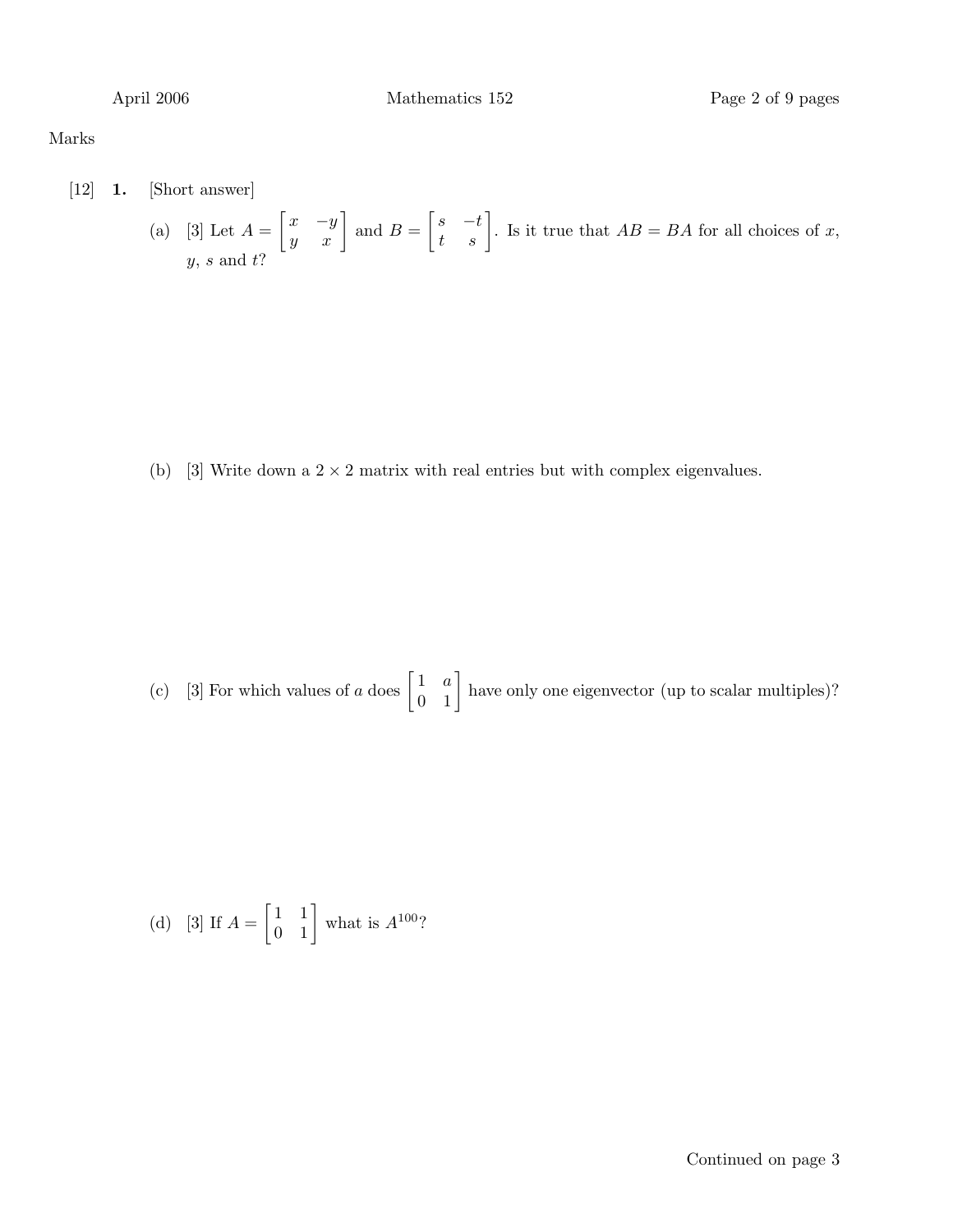April 2006 Mathematics 152 Page 3 of 9 pages

[12] **2.** For which values of a and b are the vectors  $\sqrt{ }$  $\overline{\phantom{a}}$ 1 1  $\theta$ 1 1  $\vert \cdot$  $\sqrt{ }$  $\overline{\phantom{a}}$ −2 0 2 0 1  $\overline{\phantom{a}}$ and  $\sqrt{ }$  $\overline{\phantom{a}}$ 0 1 a b 1 | linearly independent?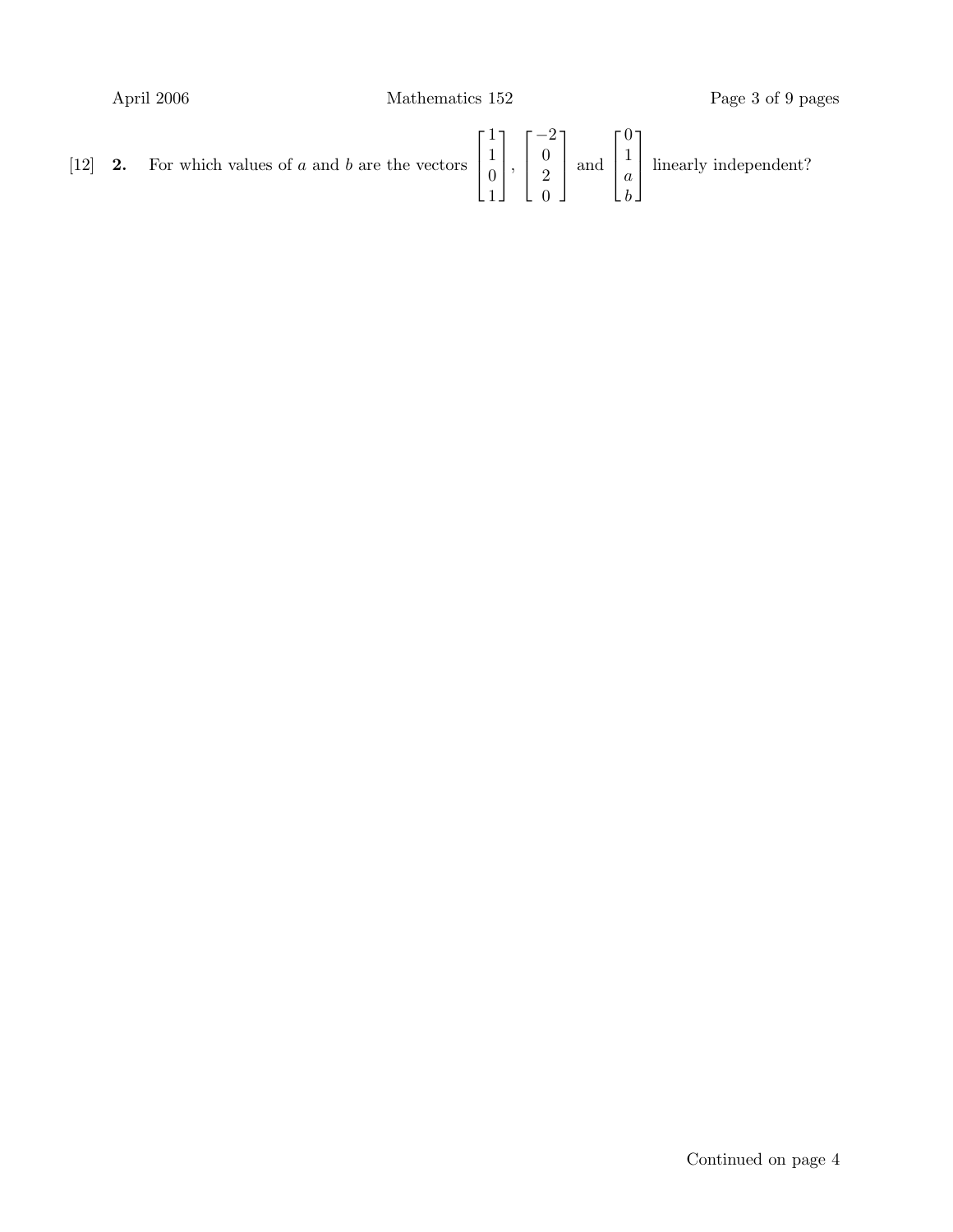[14] **3.** Let T be the triangle in three dimensional space with vertices located at  $p =$  $\lceil$  $\overline{1}$ 1 1 1 1  $\Big\vert$ ,  $\mathbf{q} =$  $\lceil$  $\overline{1}$ 1 2 3 1  $\overline{1}$ 

and 
$$
\mathbf{r} = \begin{bmatrix} 1 \\ -1 \\ 0 \end{bmatrix}
$$

(a) [7] What is the cosine of the angle at the vertex p?

(b) [7] What is the area of the triangle. (Hint: it is half the area of the parallelogram spanned by two of its sides.)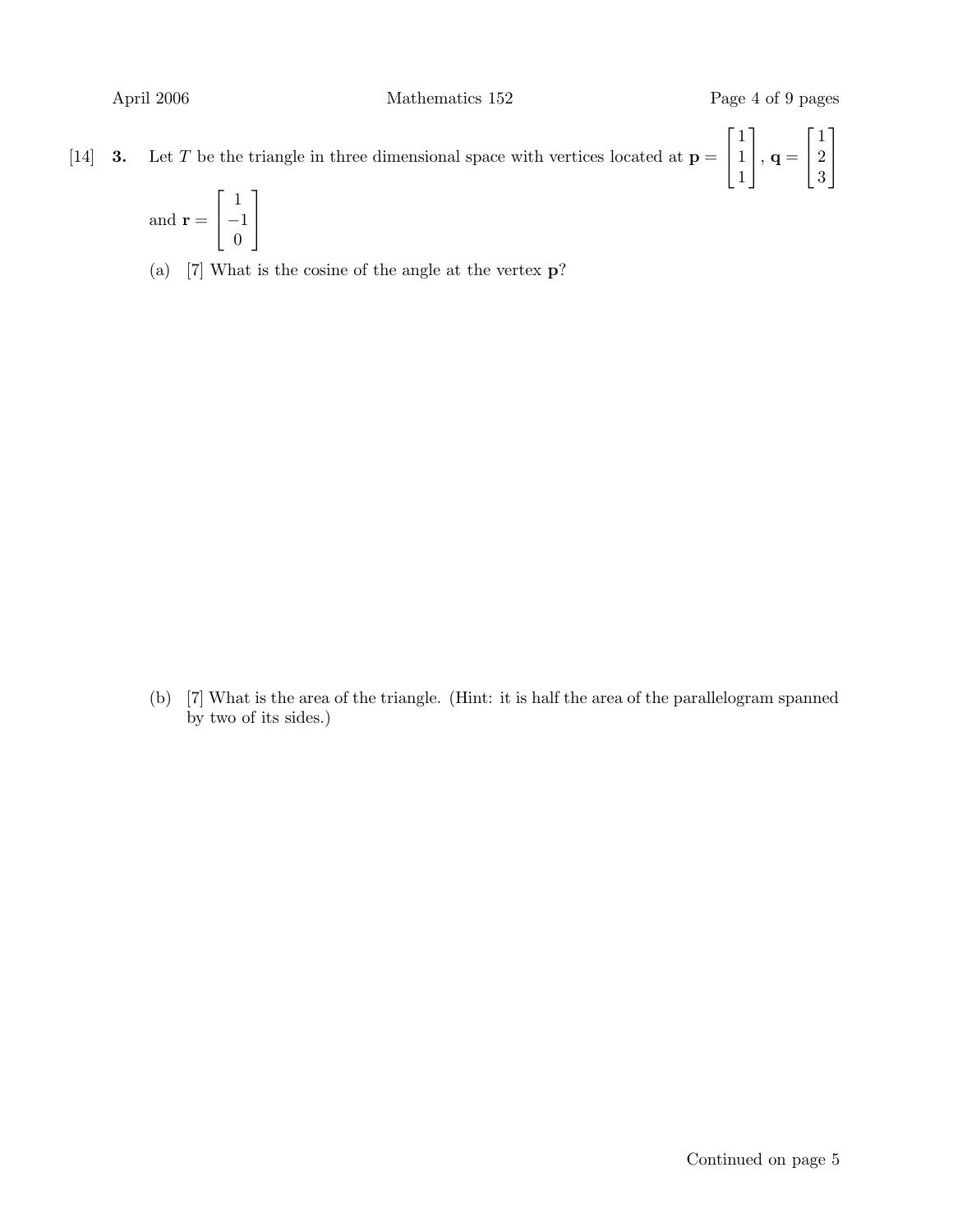[12] 4. Consider the quadratic function

$$
f(x,y) = 2x^2 + y^2 + 2xy - 8x - 6y + 16
$$

Find the minimum value of  $f$  and where it occurs.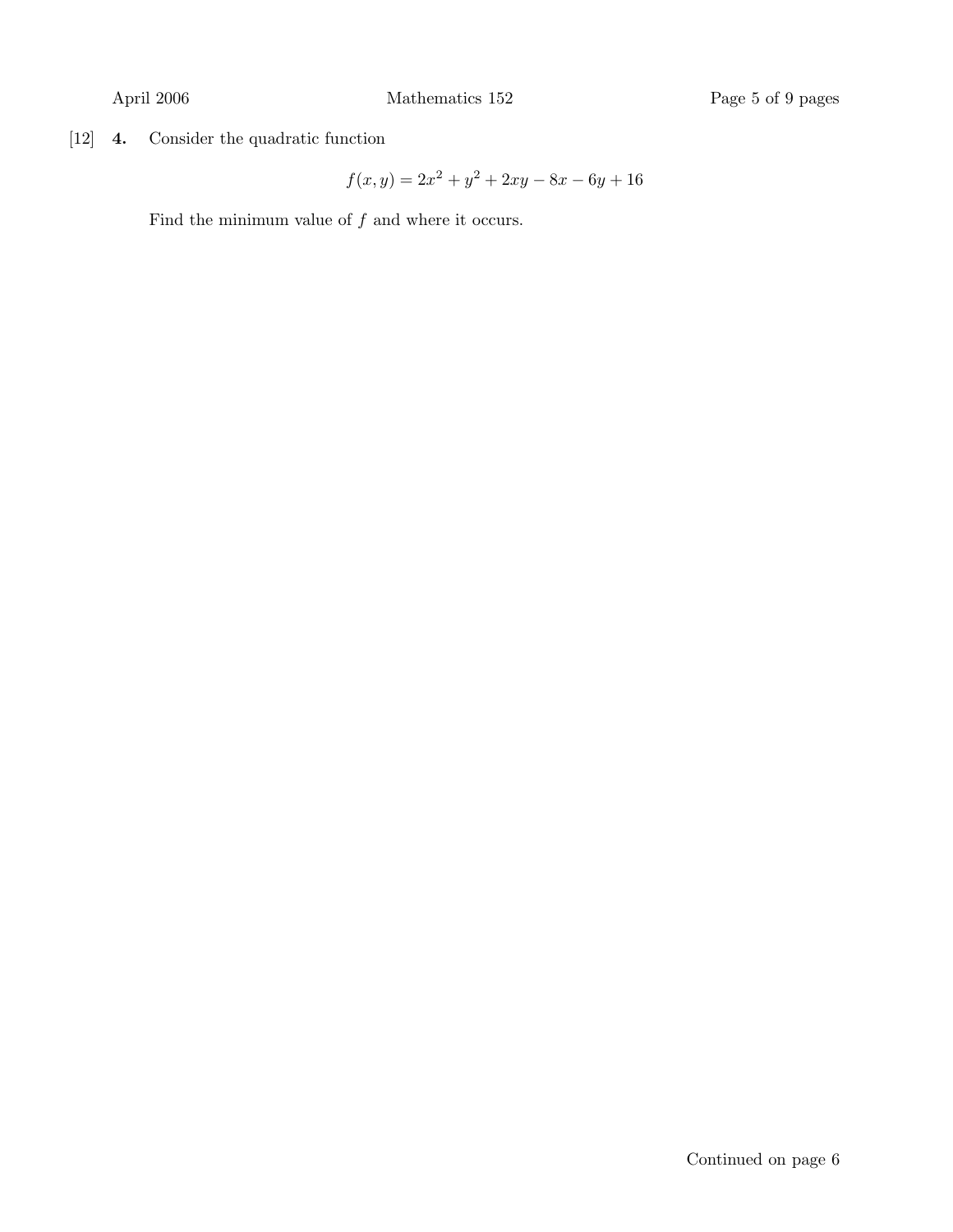## [10] **5.** Let T be the linear transformation from three dimensionsal space  $\mathbb{R}^3$  to  $\mathbb{R}^3$  with

$$
T\left(\begin{bmatrix}1\\2\\0\end{bmatrix}\right) = \begin{bmatrix}1\\2\\3\end{bmatrix}, T\left(\begin{bmatrix}1\\-1\\0\end{bmatrix}\right) = \begin{bmatrix}1\\0\\1\end{bmatrix}, T\left(\begin{bmatrix}0\\0\\1\end{bmatrix}\right) = \begin{bmatrix}0\\0\\1\end{bmatrix}
$$

What is the matrix for  $T$ ?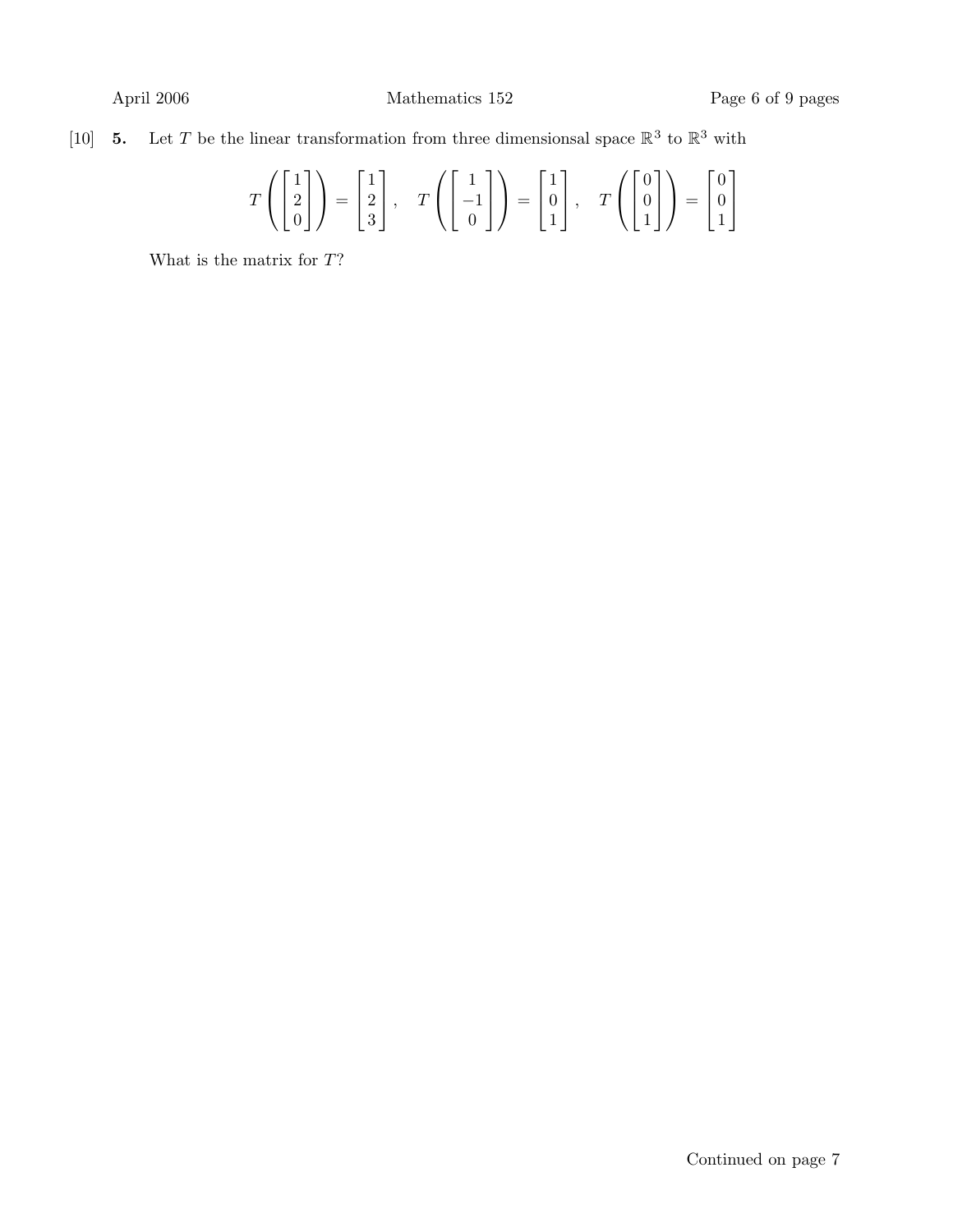- [9] 6. Find the determinant of each of the following matrices and decide whether they are invertible. (a) [3]
	- $\sqrt{ }$  $\begin{array}{c} \begin{array}{c} \begin{array}{c} \begin{array}{c} \end{array} \\ \begin{array}{c} \end{array} \end{array} \end{array} \end{array}$  $\begin{bmatrix} 1 & 2 & 1 & -1 & 4 & 9 \end{bmatrix}$ 0 2 0 0 8 8 0 0 1 1 5 −5 0 0 0 2 2 1 0 0 0 0 1 2 0 0 0 0 2 1 1  $\begin{array}{c} \begin{array}{c} \begin{array}{c} \begin{array}{c} \end{array} \\ \begin{array}{c} \end{array} \end{array} \end{array} \end{array}$

(b) [3] The matrix product

|  | $\begin{bmatrix} 1 & 2 \\ 3 & 4 \end{bmatrix}\begin{bmatrix} 0 & 1 \\ -1 & 0 \end{bmatrix}\begin{bmatrix} 1 & 0 \\ 6 & 2 \end{bmatrix}$ |  |  |
|--|-----------------------------------------------------------------------------------------------------------------------------------------|--|--|

(c) [3] Any  $3 \times 3$  matrix with eigenvalues 1, 2 and 3. Give a reason.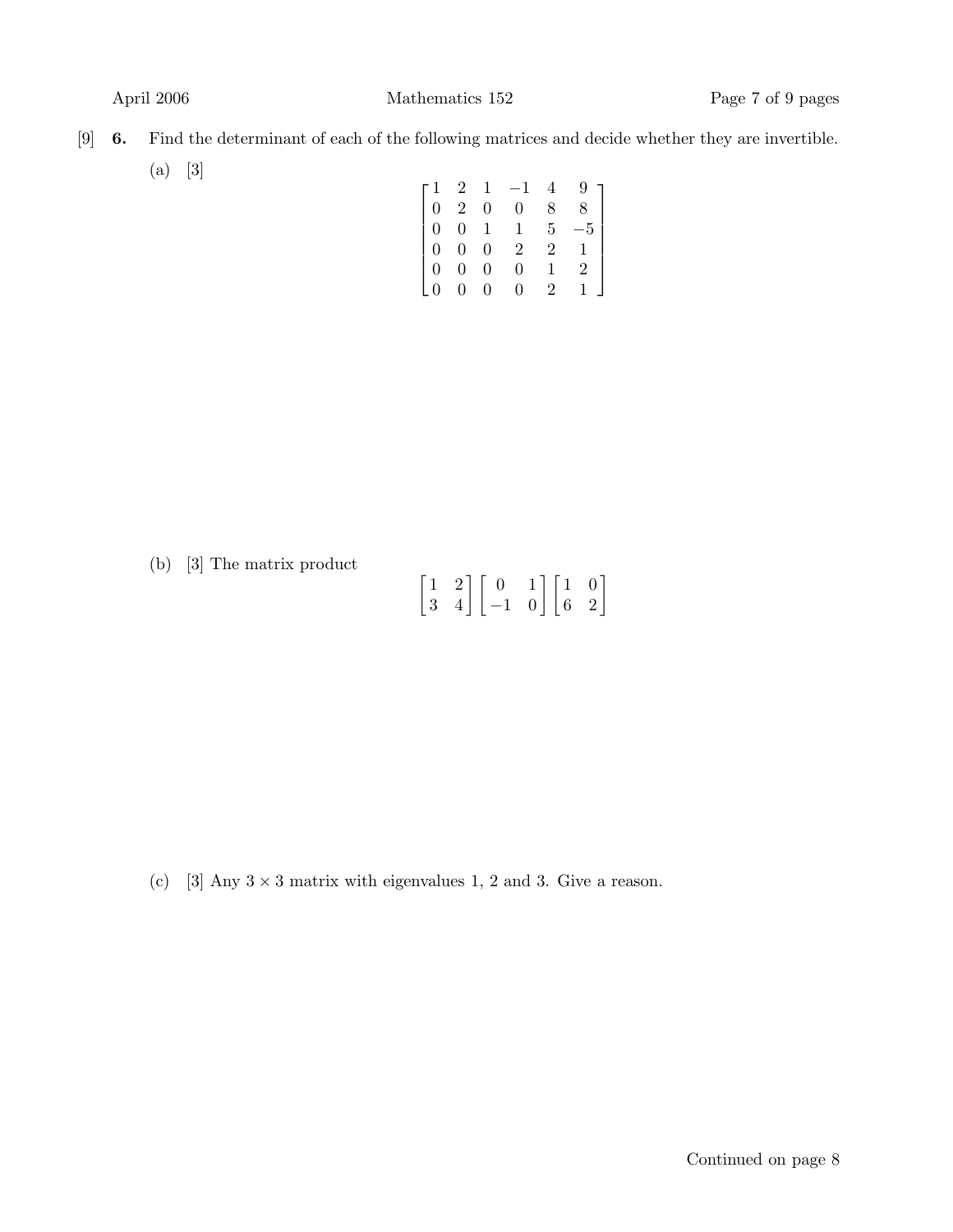[16] **7.** The matrix  $P$  given by

$$
P = \begin{bmatrix} \frac{1}{2} & \frac{1}{3} & 0\\ \frac{1}{4} & \frac{1}{3} & \frac{1}{2}\\ \frac{1}{4} & \frac{1}{3} & \frac{1}{2} \end{bmatrix}
$$

contains the transition probabilities for a random walk on three sites. The eigenvalues of  $P$ are 1, 1/3 and 0.

(a) [8] Find the eigenvector of  $P$  corresponding to the eigenvalue 1.

(b) [8] If the initial probabilities are given by a vector x with positive entries that sum to 1, find the limiting probabilities  $\lim_{n\to\infty} P^n$ **x**.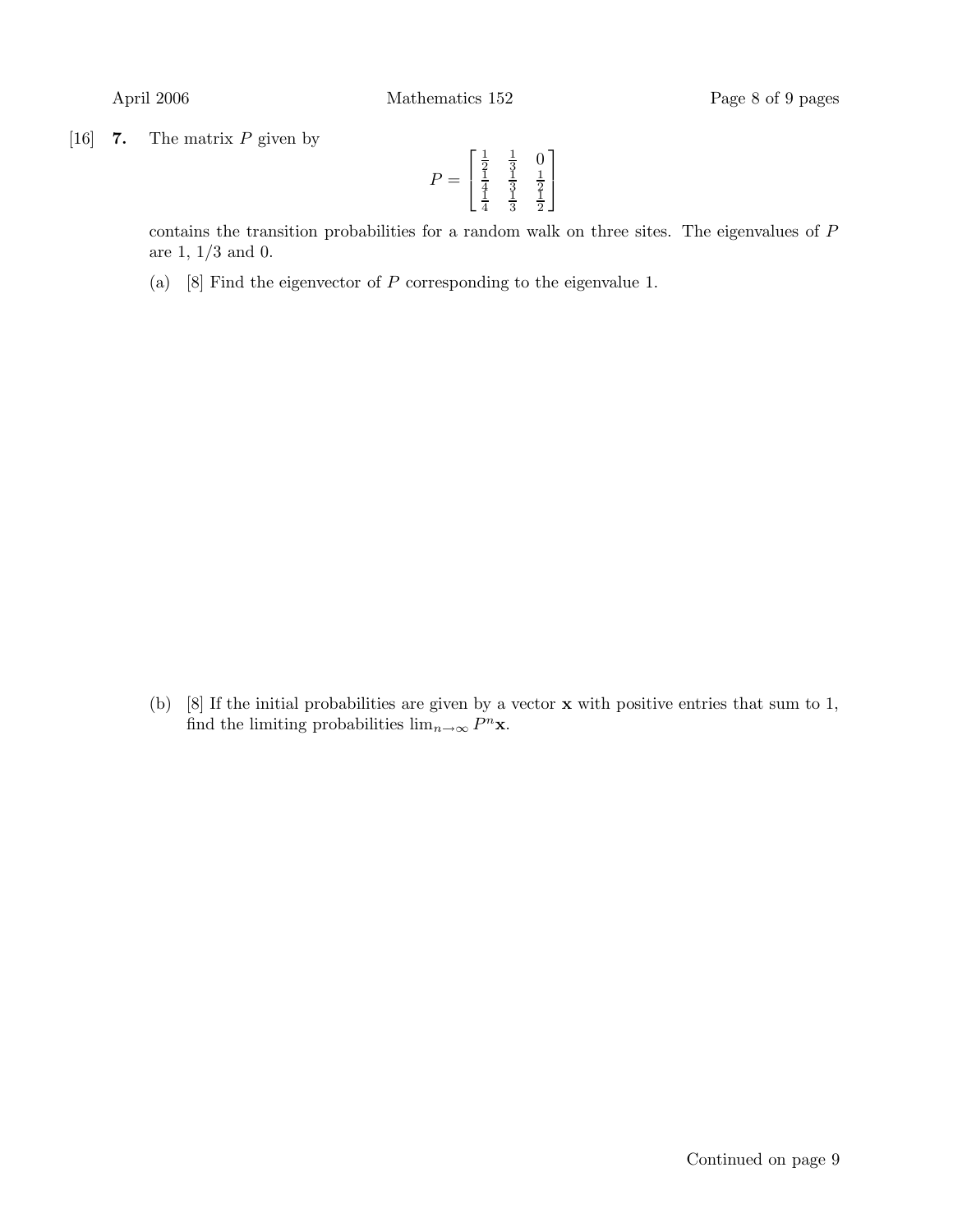# [15] 8. Solve the system of differential equations

$$
\begin{array}{lll}\nx'_1(t) & = -x_1(t) & +2x_2(t) \\
x'_2(t) & = -2x_1(t) & -x_2(t)\n\end{array}
$$

with initial conditions  $x_1(0) = 1$ ,  $x_2(0) = 1$ . Write your final answer in a form that does *not* involve complex numbers.